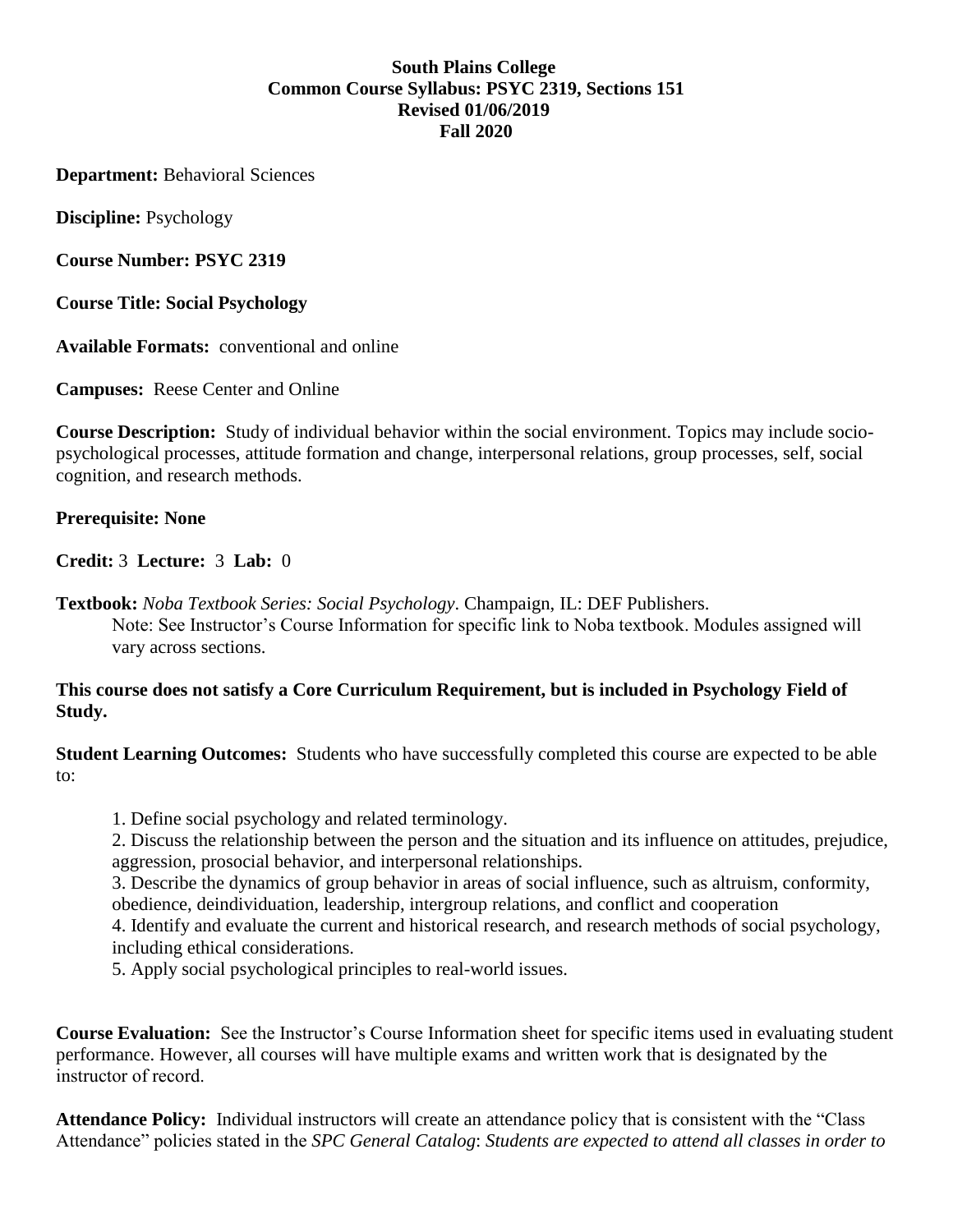*be successful in a course. The student may be administratively withdrawn from the course when absences become excessive as defined in the course syllabus.*

*When an unavoidable reason for class absence arises, such as illness, an official trip authorized by the college or an official activity, the instructor may permit the student to make up work missed. It is the student's responsibility to complete work missed within a reasonable period of time as determined by the instructor. Students are officially enrolled in all courses for which they pay tuition and fees at the time of registration. Should a student, for any reason, delay in reporting to a class after official enrollment, absences will be attributed to the student from the first class meeting.*

*Students who enroll in a course but have "Never Attended" by the official census date, as reported by the faculty member, will be administratively dropped by the Office of Admissions and Records. A student who does not meet the attendance requirements of a class as stated in the course syllabus and does not officially withdraw from that course by the official census date of the semester, may be administratively withdrawn from that course and receive a grade of "X" or "F" as determined by the instructor. Instructors are responsible for clearly stating their administrative drop policy in the course syllabus, and it is the student's responsibility to be aware of that policy.*

*It is the student's responsibility to verify administrative drops for excessive absences through MySPC using his or her student online account. If it is determined that a student is awarded financial aid for a class or classes in which the student never attended or participated, the financial aid award will be adjusted in accordance with the classes in which the student did attend/participate and the student will owe any balance resulting from the adjustment.*

**Plagiarism and Cheating:** Students are expected to do their own work on all projects, quizzes,

assignments, examinations, and papers. Failure to comply with this policy will result in an F for the assignment and can result in an F for the course if circumstances warrant.

Plagiarism violations include, but are not limited to, the following:

1. Turning in a paper that has been purchased, borrowed, or downloaded from another student, an online term paper site, or a mail order term paper mill;

2. Cutting and pasting together information from books, articles, other papers, or online sites without providing proper documentation;

3. Using direct quotations (three or more words) from a source without showing them to be direct quotations and citing them; or

4. Missing in-text citations.

Cheating violations include, but are not limited to, the following:

- 1. Obtaining an examination by stealing or collusion;
- 2. Discovering the content of an examination before it is given;
- 3. Using an unauthorized source of information (notes, textbook, text messaging, internet, apps) during an examination, quiz, or homework assignment;
- 4. Entering an office or building to obtain unfair advantage;
- 5. Taking an examination for another;
- 6. Altering grade records;
- 7. Copying another's work during an examination or on a homework assignment;
- 8. Rewriting another student's work in Peer Editing so that the writing is no longer the original student's;
- 9. Taking pictures of a test, test answers, or someone else's paper.

**Student Code of Conduct Policy**: Any successful learning experience requires mutual respect on the part of the student and the instructor. Neither instructor nor student should be subject to others' behavior that is rude, disruptive, intimidating, aggressive, or demeaning**.** Student conduct that disrupts the learning process or is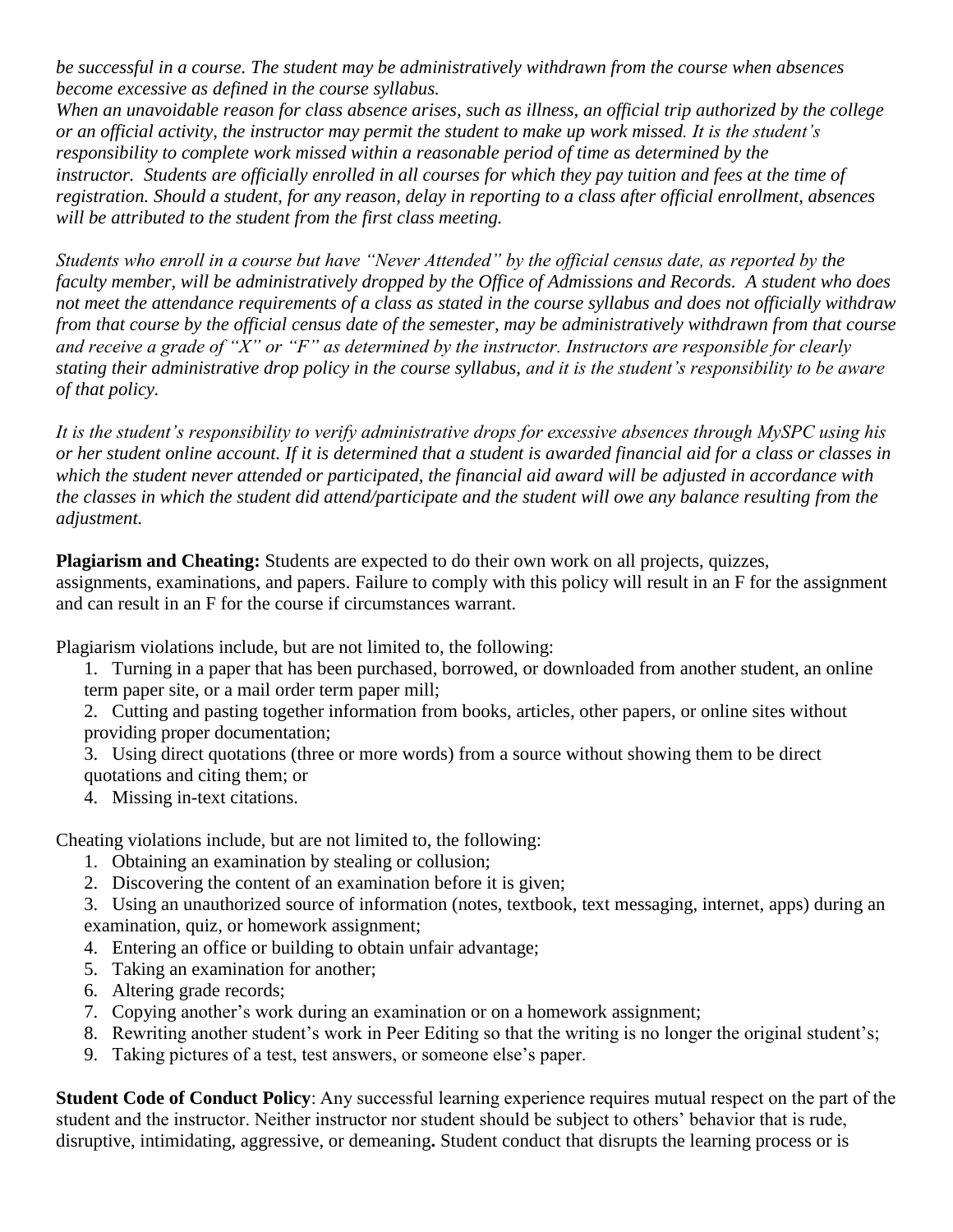deemed disrespectful or threatening shall not be tolerated and may lead to disciplinary action and/or removal from class.

**Diversity Statement:** In this class, the teacher will establish and support an environment that values and nurtures individual and group differences and encourages engagement and interaction. Understanding and respecting multiple experiences and perspectives will serve to challenge and stimulate all of us to learn about others, about the larger world and about ourselves. By promoting diversity and intellectual exchange, we will not only mirror society as it is, but also model society as it should and can be.

**Disability Statement:** Students with disabilities, including but not limited to physical, psychiatric, or learning disabilities, who wish to request accommodations in this class should notify the Disability Services Office early in the semester so that the appropriate arrangements may be made. In accordance with federal law, a student requesting accommodations must provide acceptable documentation of his/her disability to the Disability Services Office. For more information, call or visit the Disability Services Office at Levelland (Student Health & Wellness Office) 806-716-2577, Reese Center (Building 8) 806-716-4675, or Plainview Center (Main Office) 806-716-4302 or 806-296-9611.

**Nondiscrimination Policy:** South Plains College does not discriminate on the basis of race, color, national origin, sex, disability or age in its programs and activities. The following person has been designated to handle inquiries regarding the non-discrimination policies: Vice President for Student Affairs, South Plains College, 1401 College Avenue, Box 5, Levelland, TX  79336. Phone number 806-716-2360.

**Title IX Pregnancy Accommodations Statement** If you are pregnant, or have given birth within six months, Under Title IX you have a right to reasonable accommodations to help continue your education.  To activate accommodations you must submit a Title IX pregnancy accommodations request, along with specific medical documentation, to the Director of Health and Wellness.  Once approved, notification will be sent to the student and instructors.  It is the student's responsibility to work with the instructor to arrange accommodations.  Contact the Director of Health and Wellness at 806-716-2362 or[email](http://www.southplainscollege.edu/employees/manualshandbooks/facultyhandbook/sec4.php) [cgilster@southplainscollege.edu f](mailto:cgilster@southplainscollege.edu)or assistance.  

**Campus Concealed Carry**: Texas Senate Bill - 11 (Government Code 411.2031, et al.) authorizes the carrying of a concealed handgun in South Plains College buildings only by persons who have been issued and are in possession of a Texas License to Carry a Handgun. Qualified law enforcement officers or those who are otherwise authorized to carry a concealed handgun in the State of Texas are also permitted to do so. Pursuant to Penal Code (PC) 46.035 and South Plains College policy, license holders may not carry a concealed handgun in restricted locations. For a list of locations and Frequently Asked Questions, please refer to the Campus Carry page at<http://www.southplainscollege.edu/campuscarry.php>

Pursuant to PC 46.035, the open carrying of handguns is prohibited on all South Plains College campuses. Report violations to the College Police Department at 806-716-2396 or 9-1-1.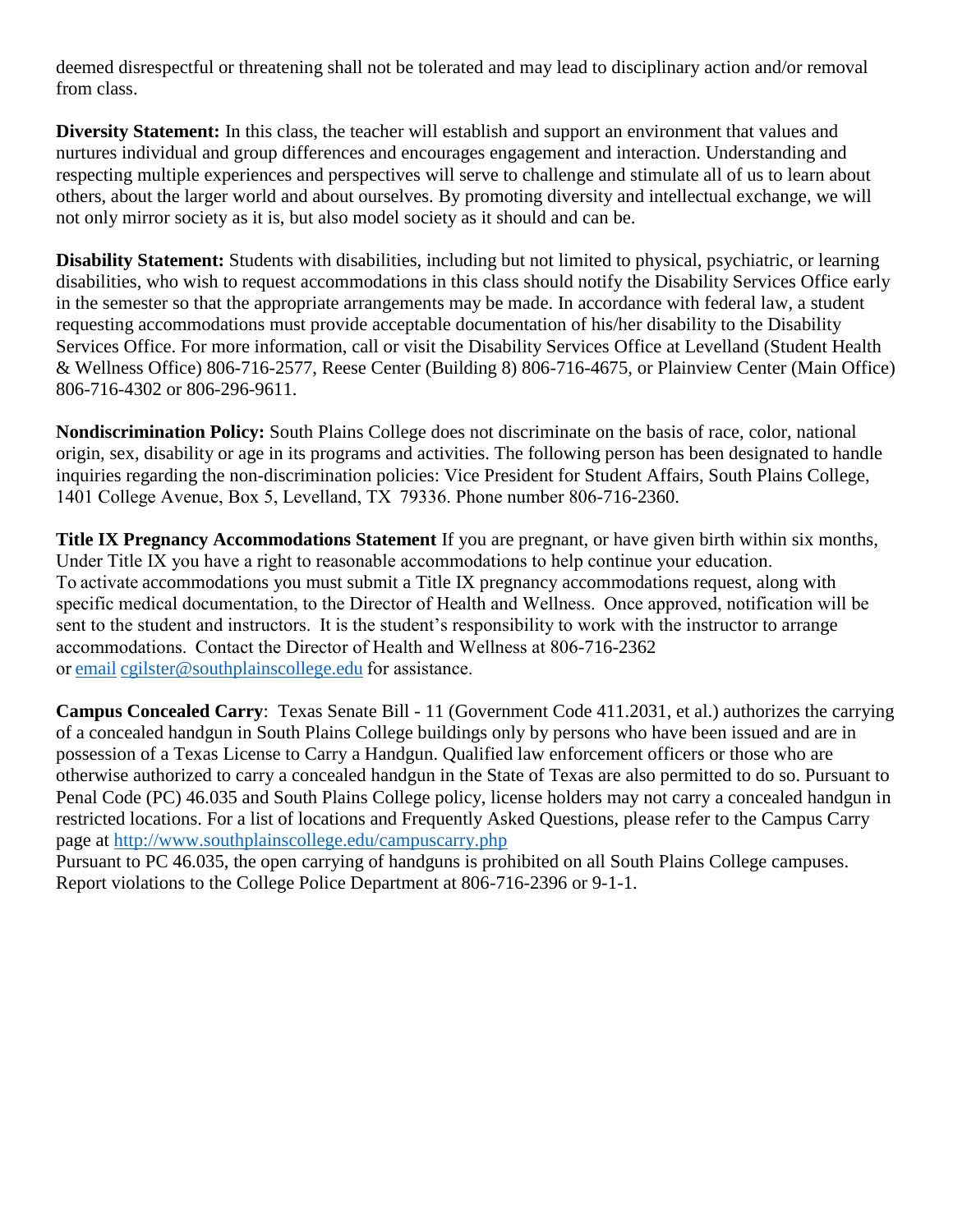# **Instructor's Course Information**

**Course Information**: PSYC 2319 – Fall 2020 – Online

## **Instructor: M. Miller, MA, Associate Professor of Psychology**

**Office Hours**: To attend office hours you can come to SS117 in person (Levelland

Campus), use Blackboard Collaborate (see Blackboard course for link), or call 806-716-

2967. I will be available at the following times or by appointment:

Mondays: 10am-10:45am & 2:30pm-3:30pm

Tuesdays: 10am-10:45am & 2:30pm-3:30pm

Wednesdays: 10am-10:45am & 2:30pm-3pm

Thursdays: 10am-10:45am & 2:30pm-3pm,

Fridays: 10am-12pm.

**Email Address**: [mamiller@southplainscollege.edu](mailto:mamiller@southplainscollege.edu)

**Course Website**: All assignments, quizzes, and exams will be submitted in Blackboard

(southplainscollege.blackboard.com). Many course resources can be found on Blackboard

as well.

**Textbook:** We will use 12 modules from the *Noba Textbook Series: Social Psychology*. Champaign, IL: DEF Publishers. Our specific book accessed for free at<http://noba.to/u2myekrn> and you can download a free PDF on the same page. You can also order a print copy for \$13.11 from [http://www.lulu.com/shop/noba-project/social](http://www.lulu.com/shop/noba-project/social-psychology-miller/paperback/product-24211465.html)[psychology-miller/paperback/product-24211465.html](http://www.lulu.com/shop/noba-project/social-psychology-miller/paperback/product-24211465.html)

# **Instructor's Course Policies:**

- **Attendance & Drop Policy**: Attendance will be taken based on coursework submission (i.e., discussions, exams, assignments). Logging into Blackboard does not constitute attendance. A student who does not complete a minimum of one piece of coursework by the  $12<sup>th</sup>$  class day may be dropped from the course for nonattendance. A student who fails to submit any 3 coursework items by the appropriate deadlines during the semester may be dropped with a grade of 'X' or 'F' for the course.
- **Technology Policy:** Blackboard is the learning management system used to deliver this course [\(http://southplainscollege.blackboard.com\)](https://southplainscollege.blackboard.com/). *It is essential that you have reliable access to the Internet, appropriate devices/software, and a working knowledge of Blackboard*. You should always have a backup plan in place should you encounter computer or internet problems. There are open computer labs available to all enrolled SPC students on all campuses. It is also the student's responsibility to have the required computer skills to complete this course. More information about online courses is available when you login to [southplainscollege.blackboard.com](http://www.southplainscollege.edu/online) by expanding the "On Demand Help" area. Should you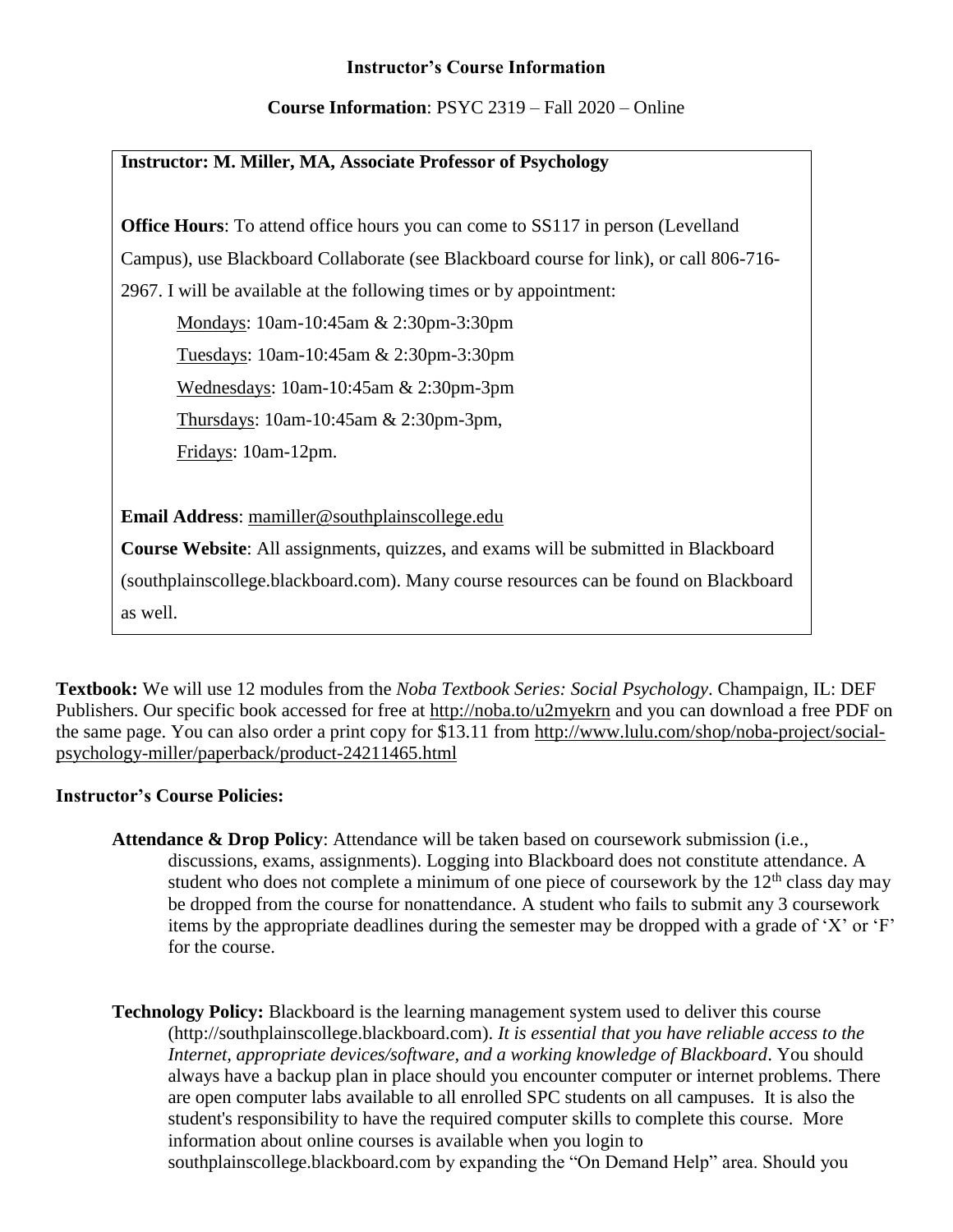encounter technical difficulties contact your instructor immediately as well as **SPC technical support at [blackboard@southplainscollege.edu](mailto:blackboard@southplainscollege.edu)** or call (806) 894-9611, ext. 2180. Be sure to include your full name, course number, section number and a number where you can be reached when contacting technical support. *Not knowing how something works or having personal computer or Internet difficulties will not suffice as an excuse for missed deadlines and will not constitute extensions or do-overs.*

- **Student Conduct & Online Behavior**: In conjunction with the Student Conduct policy stated in the Common Course Syllabus, one must uphold proper and respectful communication with the instructor and fellow classmates at all times. All interactions will remain civil just as they would in a traditional classroom. Repeated violations of this policy may result in the student being dropped from the course with an 'X' or 'F.'
- **Written Work**: All written work should be presented using the conventions of Standard Written English. South Plains College requires all students to become proficient in "academic English," a form of English that is typically used in academic, professional, and business contexts. While slang, regional idioms, and informal kinds of self-expression are appropriate in some contexts, they are out of place in academic writing. This will relate to any written work done in the course including discussions and assignments.
- **Late work**: All deadlines can be found on the course calendar provided in your Blackboard course. All deadlines occur at noon on the listed date. **Late work is not accepted in this course.** All coursework must be submitted by the deadline to receive credit. It is best to plan ahead and not wait until the last minute to submit any coursework. Most coursework can be submitted early, so take advantage and don't get stuck.

However, in the event that you miss deadlines on a Discussion or Assignment you may use what I call a "Freebie," which means you can automatically receive full credit on that specific piece of coursework. **You can only do this once during the course**, so use it wisely. To use this option, you will message your instructor within your Blackboard course within one week of the deadline, state that you would like to use your Freebie, and specifically state the piece of coursework to which you would like it applied (e.g., "Dear Professor Miller, I would like to use my Freebie on the Unit 2 Discussion: Presentation of Self. Thank you so much and have a great day! Sincerely, your name"). If used on a Discussion, this accounts for the thread and replies collectively. This doesn't happen automatically; no email within a week of the deadline, no credit, it's all on you. This option cannot be used on an exam.

**Academic Integrity**: In addition to the Academic Integrity policy in the Common Course Syllabus, it should be understood that students found guilty of cheating or plagiarism will earn a zero on the work in question for the first offense and will be dropped from the course with an 'F' should a second offense occur. Any amount of dishonesty is subject to these consequences, whether a lot or a little; this can include but is not limited to one copied sentence of a piece of written work, a missing citation, an entire paper copied from someone/somewhere else, one plagiarized post on a discussion board, one copied exam item or an exam or other coursework completed by someone other than yourself. You have also committed academic dishonesty when sharing course content/items/answers. This includes sharing course content with classmates or future students as well as sharing course content on websites such as Quizlet, Course Hero, or similar "study applications." For further information and examples please see the Catalog, Student Guide, or refer to [www.plagiarism.orgF](http://www.plagiarism.org/)or further information and examples please see the Catalog, Student Guide or refer to [www.plagiarism.org](http://www.plagiarism.org/)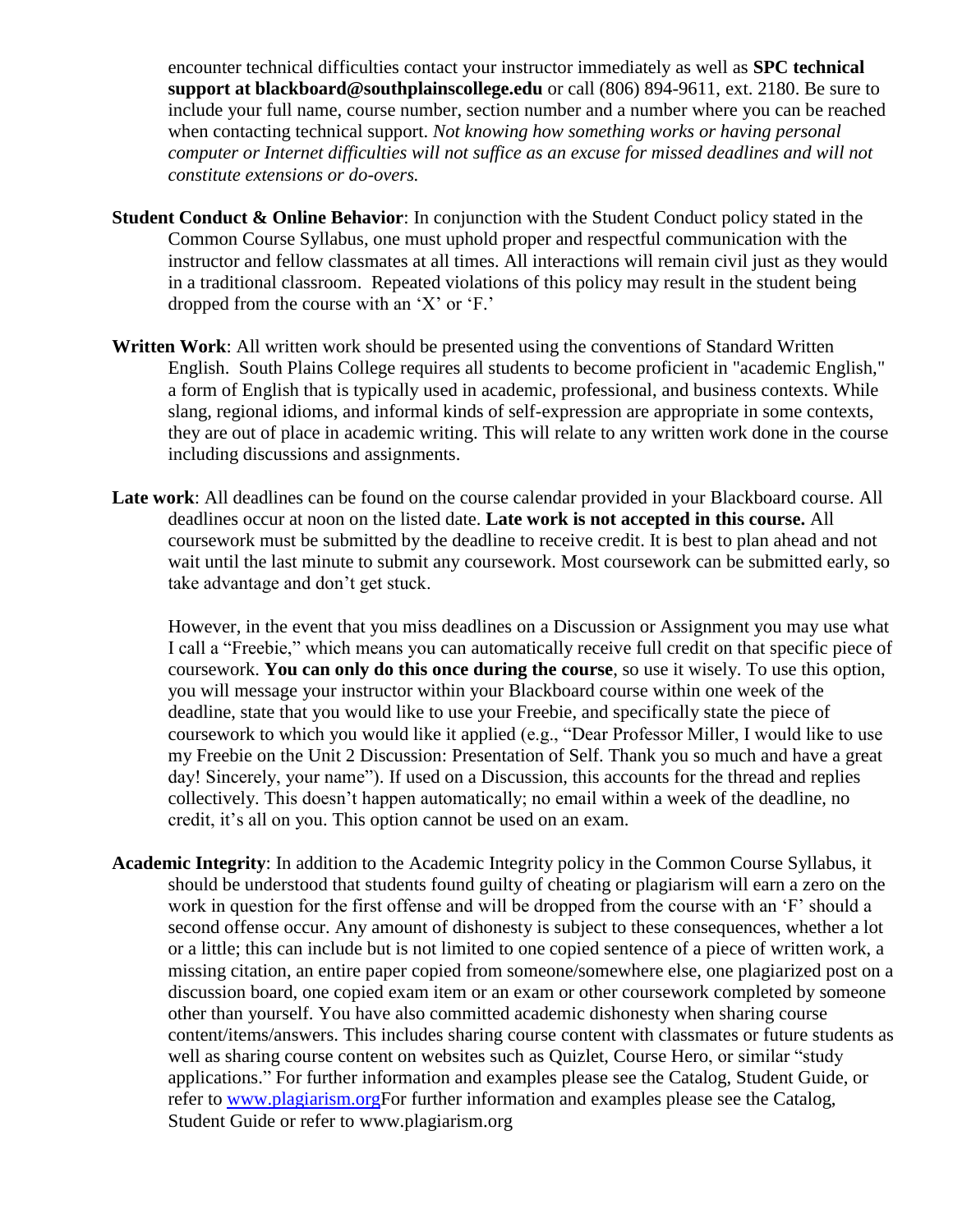| Graded Item               | Amount to be       | Total    | Points earned |
|---------------------------|--------------------|----------|---------------|
|                           | completed          | Points   | by you this   |
|                           |                    | Possible | semester      |
| Exams                     | 5 @ 100 points     | 400      |               |
| 50 questions, 2 pts. each | each, lowest is    |          |               |
|                           | dropped.           |          |               |
| <b>Discussions</b>        | 5 @ 50 points each | 250      |               |
| Thread post $= 25$ pts.   |                    |          |               |
| Replies $(2) = 25$ pts.   |                    |          |               |
| Assignments               | 5 @ 50 points each | 250      |               |
|                           |                    |          |               |
|                           |                    |          |               |
| <b>Total Points</b>       |                    | 900      |               |
|                           |                    |          |               |

*Point Distribution*:

It is possible to earn up to 900 points in this course. Your grade will be calculated by a cumulative point total based on the following scale:

> A= 806 - 900 points B= 716 - 805 points  $C = 626 - 715$  points  $D= 536 - 625$  points F= 535 points or less

- **Exams (100 points each):** This semester you will take 5 exams (1 exam per Unit). The exams will contain 50 multiple choice questions over the assigned chapters. You will be provided with materials to help you prepare for each exam and it is in your best interest to read all related chapters and spend time preparing. The exams are timed (1 hour), so be sure you are ready to complete the exam in one sitting before you begin an exam. I advise you to complete all coursework in a given unit and review any feedback given before attempting to complete an exam.
	- $\triangleright$  Your lowest exam grade will be dropped. This is why you only see 400 points for exams in the chart above. Exam grades won't be dropped until the last unit exam deadline passes.
- **Discussions (50 points each):** At times you will be required to engage in a discussion related to course material. You will be given a prompt with a topic and specific instructions for how the discussion should be conducted. For each discussion, you will first post a **thread**, which will contain an original response to the prompt (you will not be able to see the posts of other students until you post a thread). Once you have posted your thread, you are to **reply to a minimum of 2 threads** on the discussion board. See the Course Calendar for specific posting deadlines; keep in mind that threads and replies will have different deadlines.

The primary goal for this portion of the course is to discuss what you are learning and how it applies to various situations. Treat this as you would any other written assignment; it is an opportunity to demonstrate your ability to understand the information. Therefore, you will be evaluated based on your ability to post useful, meaningful, and valuable information that demonstrates your individual understanding of the course material. Some discussion no-no's include: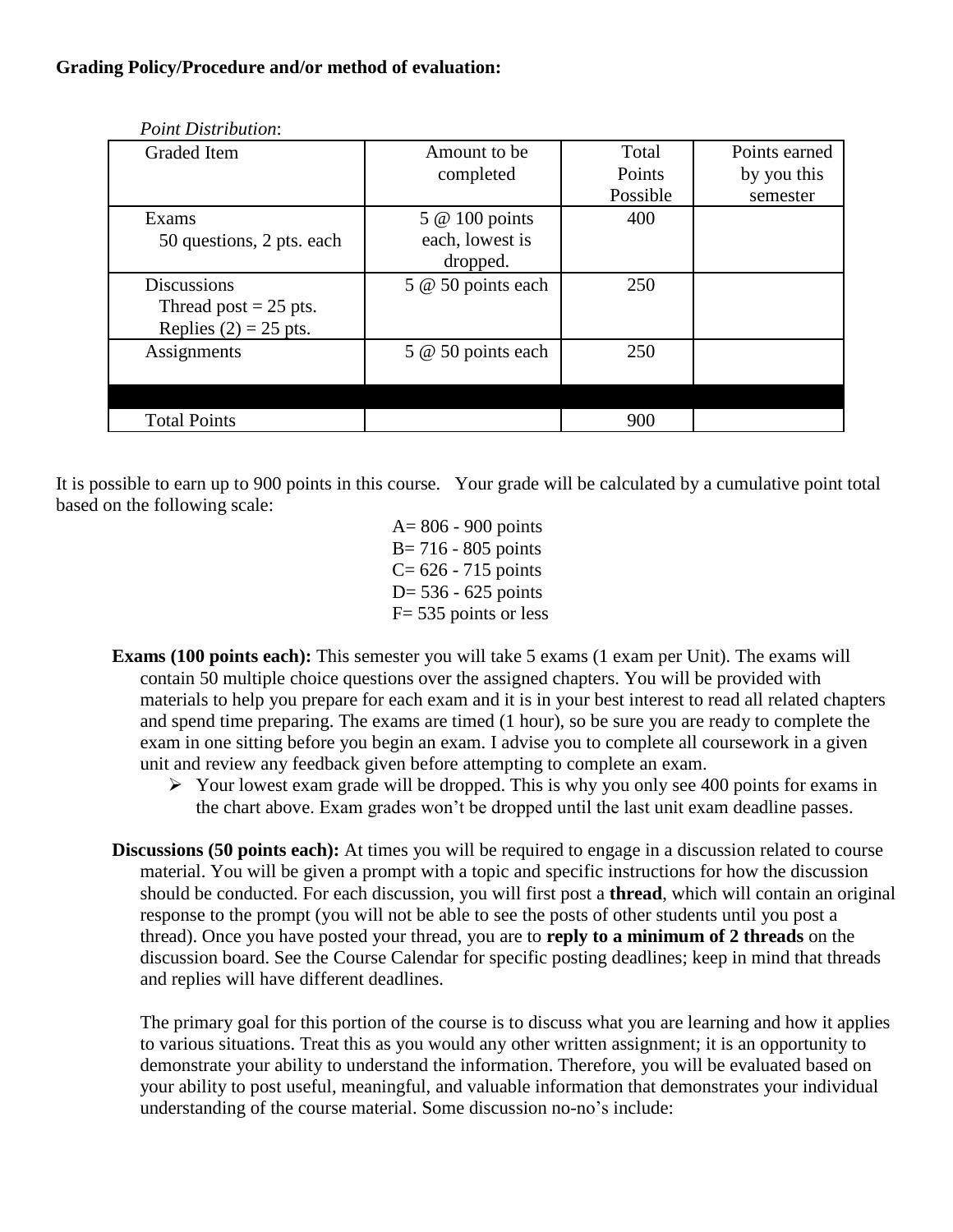- Showing little originality or thought in your posts. Remember that these should demonstrate that you understand what you're learning in class. Each post should add a new idea, perspective, example, or explanation of the content.
- Repeating yourself or someone else. If you repeat yourself or others in postings you will not receive full credit as this shows nothing about your own understanding.
- Agreeing with and praising others. Stating "I agree" or "I love the way you said that" (or any similar comment) is not detailed or complex enough to earn points.
- Using poor spelling/grammar. Keep in mind that a discussion is a written assignment, which means that spelling, grammar, and proper writing will be factored in to your score.
- **Assignments (50 points each):** On five (5) occasions this semester you will complete assignments. These are detailed in the unit folders. See the course calendar for specific due dates. Your work on these assignments will be evaluated based on your ability to incorporate the information you are learning in the course. Each assignment is graded with a rubric, which can be found in the assignment in Blackboard (click View Rubric). Please attach your saved work or type your work into the 'write submission' box in the Assignment area. Please do not use the 'comments' area. Always double check to make sure work is saved and submitted properly.